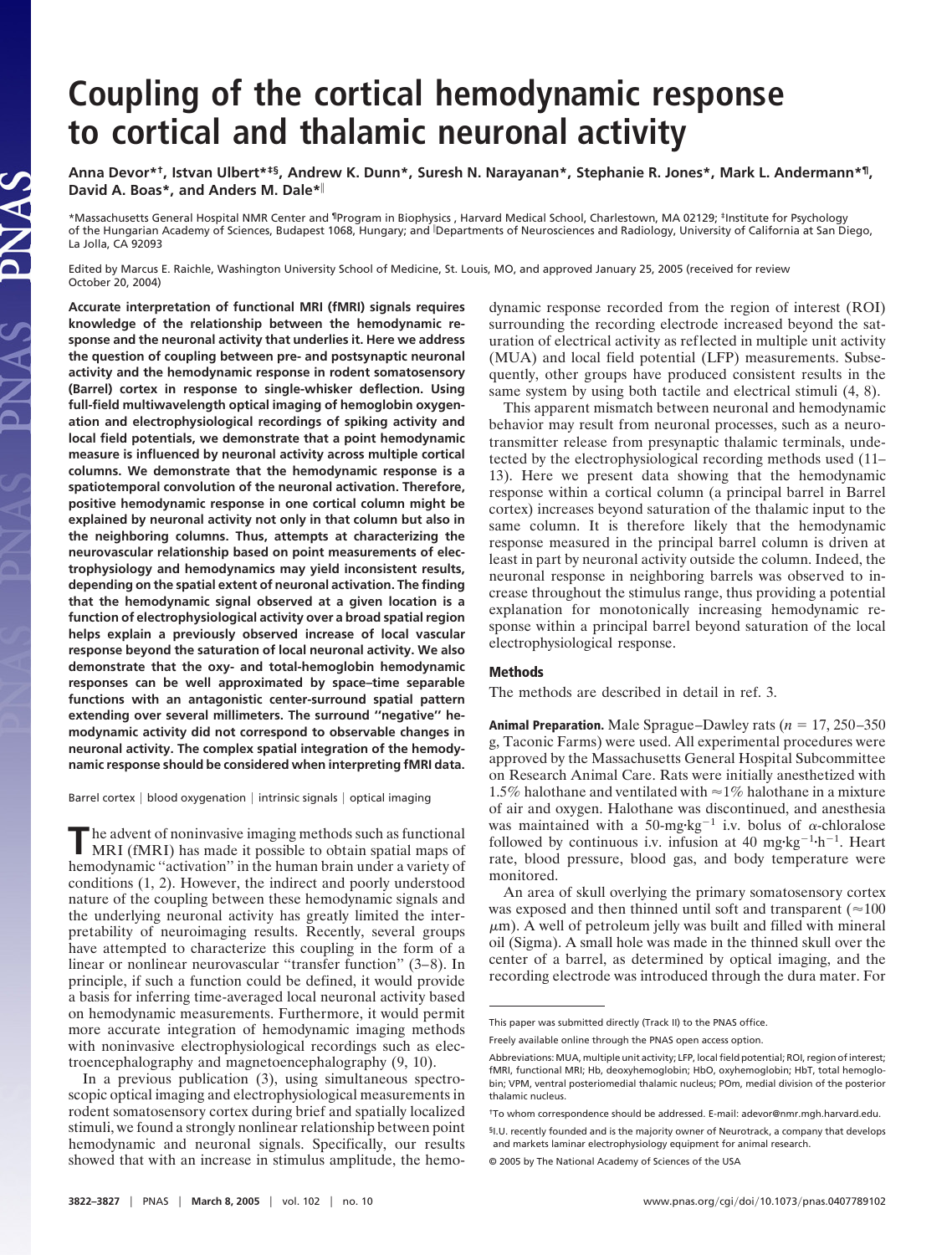

**Fig. 1.** Spatiotemporal evolution of the hemodynamic reponse. (*a*) Full-field time series of HbO, Hb, and HbT signals (an average of the six strongest stimulus amplitudes) were calculated from six wavelength data. Each image represents an individual frame (average of ≈1,400 trials). Time between consecutive images is 200 msec. (*b*) A continuation of the time series shown in *a*. The signal for Hb and HbO is expressed in percent change relative to its own baseline concentration (40 and 60  $\mu$ M, respectively, were assumed for all animals). HbT was calculated as a sum of Hb and HbO.

recordings involving laminar probes, the thinned skull and dura mater were removed.

**Spectroscopic Optical Imaging.** To illuminate the cortex, light from a mercury xenon arc lamp was directed through a six-position rotating filter wheel (560, 570, 580, 590, 600, and 610 nm) coupled to a 12-mm fiber bundle. Images of a 4.5- to 6-mm<sup>2</sup> area were acquired by a cooled 12-bit charge-coupled device camera (Coolsnap, Photometrics, Tucson, AZ). Image acquisitions were triggered at  $\approx$ 15 Hz by individual filters in the filter wheel passing through an optic sensor (14). The spectral data were converted to percent change maps for deoxyhemoglobin (Hb), oxyhemoglobin (HbO), and total hemoglobin (HbT) by using the modified Beer–Lambert law (14). Differential pathlength correction was applied to adjust for the differential optical pathlength through the tissue at different wavelengths. The pointspread function for the optical signal was estimated as  $100 \mu m$ in the lateral plane at a depth of  $400 \mu m$  from the cortical surface.

**Electrophysiological Recordings.** Electrophysiological recordings were performed by using either single metal microelectrodes [FHC (Bowdoinham, ME), 5–7 M $\Omega$ ] or linear array multielectrodes with 24 contacts spaced at 100  $\mu$ m (15). Layer IV was identified by depth and a selective response to the principal whisker. By using array microelectrodes, the depth was estimated based on a contact number when contact no. 1 was positioned at the cortical surface by using visual control. A contact with the strongest selectivity was identified by listening to an audio monitor while stimulating different whiskers. The signals were amplified and filtered between 500 and 5,000 Hz to record MUA and between 0.1 and 500 Hz to record LFP. The MUA signals were rectified on the time axis before averaging. Averaged LFP curves were rectified on the time axis before integration. In cortex, the microelectrodes were positioned in lower layer  $II/III$ (400–500  $\mu$ m). The ventral posteriomedial thalamic nucleus (VPM) and the medial division of the posterior thalamic nucleus (POm) were targeted by using stereotactic coordinates (VPM, AP  $-3.6$  to  $-3.0$ , ML 2.0 to 3.5, and DV 5.0 to 7.0; POm, AP  $-4.3$  to  $-3.5$ , ML 1.5 to 2.5, and DV 5.0 to 6.5).

**Stimulation Paradigm.** Single whiskers were deflected upward by a wire loop coupled to a computer controlled piezoelectric stimulator. We used a fast randomized event-related stimulus presentation paradigm analogous to that used in event-related fMRI studies. The stimulus sequence was optimized for eventrelated response estimation efficiency by using the approach described by Dale (16). The stimulation paradigm consisted of single deflections of varying amplitude with an interstimulus interval of 1 sec. We used 27 stimulus amplitudes. Intervening amplitudes were spaced with equal increments on a linear scale. The stimulus angular velocity increased from 203° per sec (vertical displacement of 240  $\mu$ m, amplitude 1) to 969° per sec (vertical displacement of 1,200  $\mu$ m, amplitude 27). For each stimulus condition, we averaged 240 trials for each animal.

#### **Results**

The Barrel cortex in the rat is well suited for studying localized cortical activations due to precise mapping of each one of the large facial vibrissae (whiskers) onto a specific cortical area, called a barrel (17). In agreement with previous reports, tactile stimulation of a single facial whisker produced spatially localized optical signals centered on the principal barrel and extending well beyond one cortical column (18). Fig. 1 shows activation maps of HbO, Hb, and HbT as a function of time after deflection of a single whisker. These maps were calculated by using full-field time-resolved spectral optical measurements obtained with a rotating filter wheel (see *Methods*). In agreement with our previous report (3), an initial increase (''initial dip'') in Hb was accompanied by an initial decrease in HbO, both preceding an increase in HbT (Fig. 1; see also Fig. 7, which is published as supporting information on the PNAS web site). These early changes may correspond to a local increase in oxygen consumption preceding an increase in blood flow (19, 20). A subsequent increase in HbT (reflecting an increase in blood volume under the assumption of constant hematocrit) was accompanied by a reversal of sign in both Hb and HbO signals, presumably corresponding to washout of Hb by increased blood flow (21). The hemodynamic signals always exhibited an antagonistic center-surround spatial pattern. The increase in HbO and HbT centered on the principal barrel was always accompanied by corresponding decreases in the surround. Similarly, a decrease in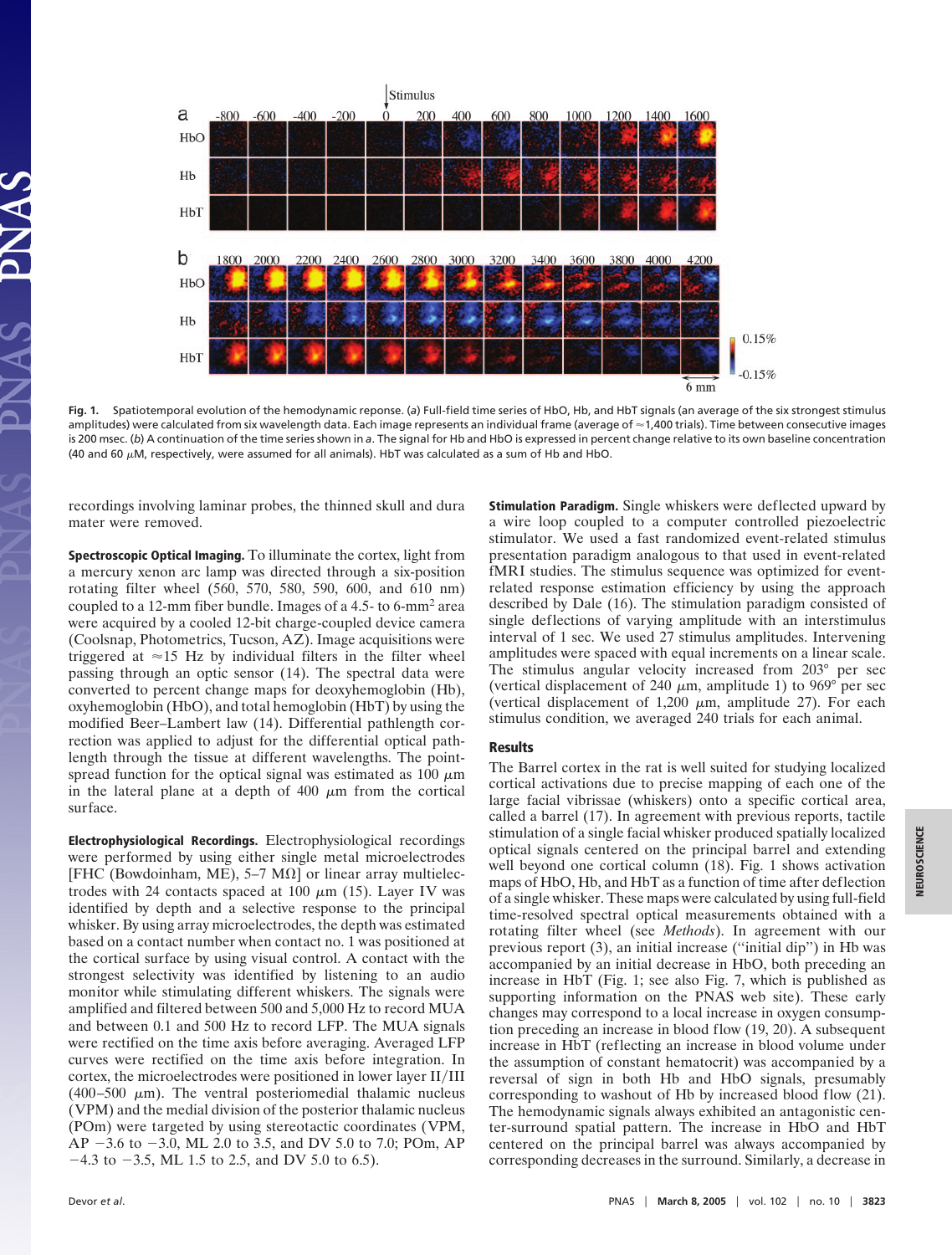

**Fig. 2.** The hemodynamic response has an antagonistic center-surround spatial pattern. (*a*) An image of HbO at the peak of the response. (*b*) Integral HbO (red) and HbT (black) responses as a function of stimulus intensity in the center (principal barrel, ROL in) and surround (>3 mm away from the recording electrode, ROLout). Data from five animals were averaged, and all amplitudes are shown. The error bars reflect the intersubject standard error. The center and surround response amplitudes in every animal were normalized to the maximal response amplitude in the center ROI for that animal before averaging the data across animals. Note that the magnitude of the negative surround response is on average -10% of that in the center. (*c*) The locations of electrophysiological recordings are superimposed on the image of the vasculature corresponding to the functional map in *a*. Recordings from locations m1 and m2 were performed after recordings from C3 and D1 barrels (the electrodes are visible on the image). The indicated approximate location of the Barrel field was determined by fitting the position, size, and orientation of a typical histology sample based on the locations of two identified barrel columns (C3 and D1). (*d*) Time courses of HbT response averaged from 300  $300 \mu$ m ROIs around recording electrodes. The locations are color coded in a and *c*. (*e*) MUA recorded from the locations marked in *c*. Responses to seven largest stimulus amplitudes are averaged in *d* and *e*. The vertical scales for the top and bottom plots in *d* and *e* differ by factor of 5. The arrow denotes stimulus delivery.

Hb in the center was always accompanied by an increase in the surround.

A comparison of the center-surround pattern of the HbO response at the peak of activation (Fig. 2*a*) to an estimated size of the Barrel cortex (Fig. 2*c*) shows that the center ''positive'' activity covers approximately the entire Barrel cortex, whereas the surround ''negativity'' is present outside Barrel cortex, and even outside the primary somatosensory cortex (22). The hemodynamic response as a function of stimulus intensity was investigated in the regions corresponding to the principal barrel and the surround ''negativity'' (Fig. 2). The first ROI was defined as a 300  $\times$  300- $\mu$ m area around the electrode used to record spiking (MUA) and synaptic (LFP) neuronal activity from the principal barrel. Taking into account the distance between the adjacent barrels of  $\approx 500 \mu m$  (23), this ROI reflected the hemodynamic response in the principal barrel column. The second ROI was defined as all pixels at least 3 mm away from the recording electrode, reflecting the region of

## **Table 1. Percent variance explained by the first principal component analysis for HbO, Hb, and HbT signals**

| Case ID | HbO   | Hb    | HbT   |
|---------|-------|-------|-------|
| 72204   | 94.00 | 76.00 | 95.00 |
| 72604   | 79.00 | 42.00 | 85.00 |
| 60704   | 70.00 | 36.00 | 82.00 |
| 60104   | 68.00 | 35.00 | 76.00 |
| 60204   | 85.00 | 58.00 | 87.00 |

Each row represents one case (one animal). ID, identification.

surround negativity well outside the Barrel cortex. An amplitude of the hemodynamic response increased with an increase in stimulus intensity in both the center and surround ROIs (Fig. 2b), with a surround amplitude in average  $\approx 10\%$  of that in the center. A comparison of hemodynamic responses averaged from  $300 \times 300$ - $\mu$ m ROIs around recording electrodes with electrophysiological recordings showed no change in neuronal activity in the surround region (Fig. 2 *d* and *e*; see also Fig. 8, which is published as supporting information on the PNAS web site). Thus, the surround negative response did not correspond to local neuronal inhibition, as measured by our methods. The spatiotemporal pattern of the hemodynamic activity including the biphasic spatial pattern is also evident in our previous data using a different anesthesia agent, urethane, which indicates a conservation of the phenomenon across anesthesia conditions and rules out a possibility that the center-surround pattern is an artifact of  $\alpha$ -chloralose (3).

Principal component analysis revealed one dominant component explaining most of the variance for the HbO and HbT spatiotemporal observations and, to a lesser extent, Hb (Table 1; see also Fig. 9, which is published as supporting information on the PNAS web site). The more complex behavior of Hb may reflect a combination of competing effects of oxygen consumption, blood volume changes, and washout process at different timescales. The stimulus dependence of the surround negativity (Fig. 2*b*) and the results of principal component analysis indicate space–time separability of HbO and HbT hemodynamic activation, where the response at every time point and stimulus amplitude represents a scaling version of a fixed center-surround spatial pattern.

Consistent with our previous results (3), the hemodynamic response within the principal barrel continued to increase beyond saturation of MUA and LFP recorded from the same barrel (Fig. 3; see also Fig. 10, which is published as supporting information on the PNAS web site). The hemodynamic response in the principal barrel increased monotonically throughout the stimulus range. An approximately linear relationship was ob-



**Fig. 3.** The local hemodynamic response increases beyond saturation of local neuronal activity. (*a*) Integral HbO (red) and HbT (black) responses averaged from 300  $\times$  300  $\mu$ m ROI around the electrode recording from the principal barrel as a function of stimulus intensity. Data from eight animals were averaged, and all amplitudes are shown. The error bars reflect the intersubject standard error. (*b*) MUA (*Left*), LFP (*Right*) peak (red), and integral (black) responses as a function of stimulus amplitude. The data were averaged across the same subjects as in *a*. The curves were fitted by using the function  $ax/(1-bx)^c$ .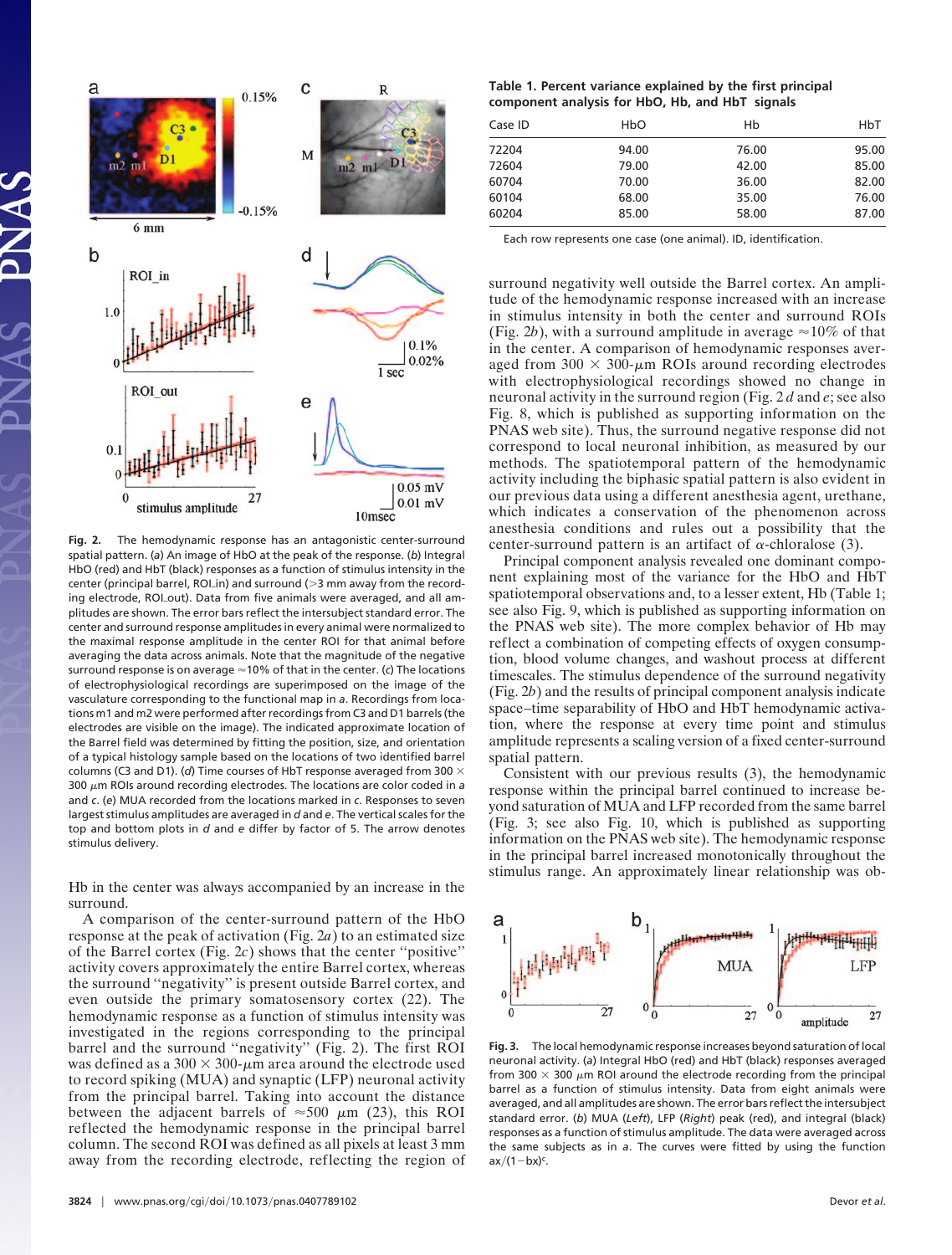

**Fig. 4.** Thalamic VPM and cortical responses saturate with an increase in stimulus intensity. (*a1*) MUA activity was recorded simultaneously in thalamus (VPM) by using a single metal electrode and in the cortex by using a laminar electrode array. Responses for different stimulus amplitudes (*Inset*) are superimposed for VPM (*Upper*) and cortical layer IV (*a2*). An input impedance of recording electrodes, 7 M $\Omega$  in the VPM and 0.2 M $\Omega$  in the cortex, explains differences in signal-to-noise ratio. (*b1*) VPM (black) and cortical layer IV (red) peak response as a function of stimulus intensity. The curves were fitted by using the function ax/(1-bx)<sup>c</sup>. (b2) Granule (layer IV, red), supragranule (blue) and infragranule (green) peak responses as a function of stimulus amplitude.

served between the hemodynamic response, measured as the integral under the timecourse curve, and the stimulus amplitude (Fig. 3*a*). Note that the conserved spatiotemporal pattern of the hemodynamic response for HbO and HbT (Fig. 9) implies that a time course averaged from any other ROI will behave as a scaled version of that from the principal barrel ROI. In contrast to the hemodynamic response, spiking and synaptic neuronal activity recorded from the principal barrel as MUA and LFP, respectively, exhibited saturation with an increase in stimulus intensity. LFP measures a weighted sum of transmembrane currents due to synaptic and dendritic activity (24, 25), whereas MUA measures population spiking activity (26, 27). We estimated a total evoked neuronal activity by using the integral under the curve and peak values for MUA and LFP. All measures showed pronounced saturation with an increase in stimulus intensity (Fig. 3*b*).

Sensory inputs from the whisker pad reach Barrel cortex via two parallel pathways: lemniscal (via the VPM) and paralemniscal (via the medial division of the posterior thalamic nucleus, POm) (28–30). In the VPM, each facial vibrissa is mapped onto a cluster of cells (a barreloid) that sends its output to the corresponding cortical barrel (31). The POm has more diffuse maps, longer latencies, and a strong dependence on cortical feedback (32). To test whether the apparent mismatch between neuronal and hemodynamic behavior results from a presynaptic (thalamic) process, we performed simultaneous measurements from corresponding locations in the cortex and thalamus. Simultaneous measurements from the corresponding barreloid in the VPM showed that the input cortical layer (layer IV) followed closely the thalamic input. Fig. 4 shows the MUA response in thalamus (Fig. 4*a1*) and cortical input layer IV (Fig. 4*a2*). Fig. 4*b1* shows an increase in response in thalamus (black) and cortical layer IV (red) as a function of stimulus intensity. The same function  $[ax/(1-bx)^c]$  fits well both cortical and thalamic VPM spiking activity. Therefore, the saturation of the MUA in layer IV of the cortex is fully explained by saturation in the input from the VPM. Note that the similarity in the cortical and thalamic responses under our stimulus conditions should not be taken as a general case. Thalamocortical response transformation can be readily demonstrated by using other stimulus para-



**Fig. 5.** Neither lemniscal nor paralemniscal inputs increase beyond saturation of the postsynaptic activity. (*a*) MUA activity was simultaneously recorded from VMP and POm by using two laminar electrode arrays. Responses for different stimulus amplitudes (*Inset*) are superimposed for VPM (*a*) and POm (*b*). The peak (black) and integral (red) response as a function of stimulus intensity was fitted by using the function  $ax/(1-bx)^c$ .

digms such as whisker deflections with different rise time (33), prolong "ramp-and-hold" trapezoids (34) or repetitive stimulation (28).

The results of simultaneous laminar recordings of MUA from VPM and POm are shown in Fig. 5. In agreement with previous reports (32), POm responses peaked later in time (Fig. 5*b*) and were distributed through a number of recording electrodes indicating diffuse mapping (data not shown). Recordings from the electrode with the shortest delay are shown in Fig. 5. Both VPM and POm MUA responses, measured either as peak values or an integral under the curve (Fig. 5 *Right*; see also Fig. 11, which is published as supporting information on the PNAS web site) saturated with an increasing stimulus intensity.

Because the hemodynamic response recorded from the principal barrel increases beyond saturation of both the pre- and postsynaptic activity localized to the same barrel, processes outside the principal barrel must contribute. To investigate the MUA and LFP behavior in neighboring cortical columns, we performed simultaneous recordings from the principal barrel and a neighbor barrel (Fig. 6; see also Figs. 12 and 13, which are published as supporting information on the PNAS web site). In agreement with previous reports, MUA and LFP activity in the neighbor barrel had a smaller amplitude and a slower rise (Fig. 6 *a* and *b*) (35). Fig. 6*d* shows locations of the electrode recordings from columns corresponding to  $\delta$ , D2, and D3 whiskers. The fastest saturation of the neuronal activity was present in the principal barrel column  $\delta$  (Fig. 6*c*, red), followed by D2 column located two columns away (Fig. 6*c*, blue). In the D3 column, located three columns away from the principal barrel, neuronal activity increased close to linear throughout the stimulus range (Fig. 6*c*, green).

### **Discussion**

Our results show that the neurovascular transfer function is nonlocal, i.e., the hemodynamic signal observed at a given location is a function of electrophysiological activity over a broad spatial region. Thus, attempts at characterizing this function based on point measurements of electrophysiology and hemodynamics may yield inconsistent results, depending on the spatial extent of neuronal activation. This may explain some of the apparent discrepancies in the neurovascular relationship between the results reported while using varying stimulus frequencies vs. varying stimulus amplitudes in rat Barrel cortex (5–8). Note that the nonlocal nature of the hemodynamic point spread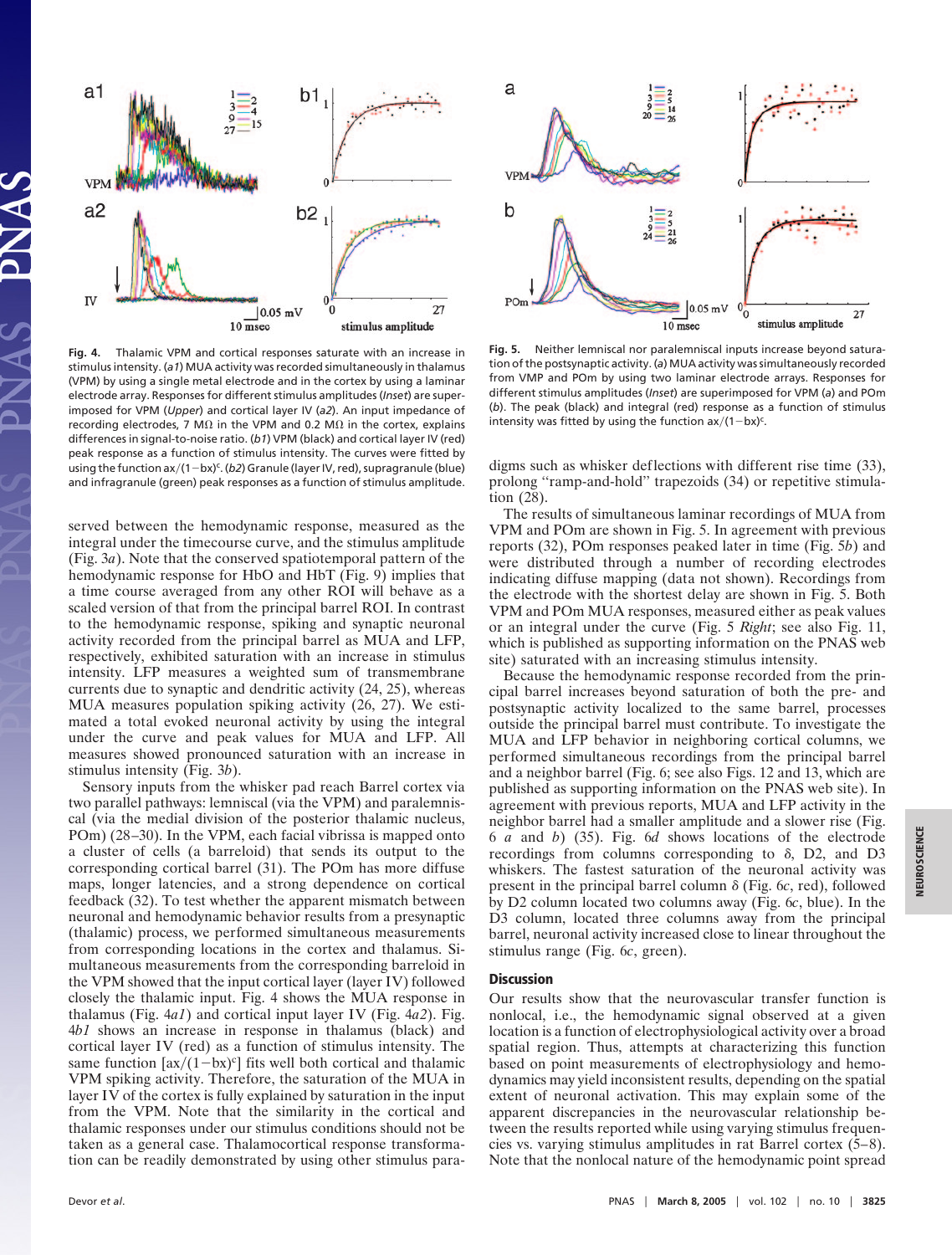

**Fig. 6.** Neuronal activity in neighboring cortical columns increases throughout the stimulus range. MUA (*a*) and LFP (*b*) responses are plotted for the principal barrel ( $\delta$ ) and two neighboring barrels (D2 and D3). Responses to different amplitudes are superimposed (*Inset*). The arrow denotes stimulus delivery. (*c*) MUA (Left) and LFP (Right) peak responses as a function of stimulus amplitude. The curves were fitted by using the function ax/(1-bx)<sup>c</sup>. (d) Locations of electrophysiological recordings are superimposed on the image of the vasculature. Recordings from barrel columns  $\delta$  and D3 (the electrodes are visible on the image) were performed after recordings from  $\delta$  and D2 barrels.

does not necessarily preclude accurate localization of individual columns based on the center of mass of the hemodynamic response, e.g., due to deflection of individual whiskers (36), or by subtracting one stimulus condition from another (37, 38). However, it does limit the achievable resolution in terms of two-point separation (39).

The relatively large spatial extent of the hemodynamic response is in agreement with previous optical imaging studies (18). Although spiking activity after a deflection of a single whisker is largely restricted to a small number of neighboring barrel columns (35), voltage-sensitive dye imaging shows that neuronal activity after a brief deflection of a single whisker spreads from the principal barrel column to cover a large part of the Barrel cortex (23). Both extensive lateral cortico-cortical connections (35, 40) and diffuse nonlemniscal inputs (32) might contribute to this significant lateral spread of neuronal activity. Because voltage-sensitive dye measurements are sensitive to subthreshold neuronal activity (41, 42), this observation also advocates a significant contribution of subthreshold synaptic activity to hemodynamic signals.

In addition, a number of phenomena other than sub- or suprathreshold local neuronal activity have been demonstrated to contribute to increase the spatial spread of the hemodynamic response. Among them are the diffusion of vasodilator substances such as NO from the active locus to nearby vessels (43, 44) after an increase in intracellular calcium (45), conducted upstream and downstream vasodilatation (46, 47), and innervation of cortical microvessels by cholinergic fibers originating from basal forebrain and/or  $5$ -HT fibers originating from raphe nuclei. Both cholinergic and 5-HT inputs have been shown to induce significant increases in cortical perfusion upon stimulation (48, 49).

The antagonistic hemodynamic changes observed in the surround, in the absence of corresponding neuronal deactivation, strongly suggest that the neurovascular transfer function has a center-surround structure. Our measurement of MUA and LFP in the surround area of hemodynamic activation failed to reveal any neuronal correlate such as surround neuronal inhibition. However, a possibility exists that a decrease in pyramidal neuron activity in the surround area is exactly balanced by an increase in inhibitory interneuron activity, resulting in unchanged MUA. It is also possible that dendritic activity of inhibitory interneurons would not show up on our LFP recordings due to their closed-field configuration. Although we cannot rule out this hypothesis based on the current data, we find it unlikely taking into account the spatial extent of the negative hemodynamic activation. In the present experiment, this negative surround extends beyond the Barrel cortex and even beyond the somatosensory complex. To our knowledge, there have been no reports of electrophysiological response outside of the Barrel cortex to brief single-whisker deflection stimuli as used in this study. Negative surround activation has also previously been reported by using blood oxygen level-dependent fMRI in high-order visual areas where neuronal activation rather than deactivation is expected to occur under the stimulus conditions used (50).

The stimulus amplitude dependence of the surround negativity, along with the results of principal component analysis, suggests a spatiotemporal separability of the neurovascular transfer function for HbO and HbT. The corresponding analyses for Hb, on the other hand, reveal a more complex pattern of